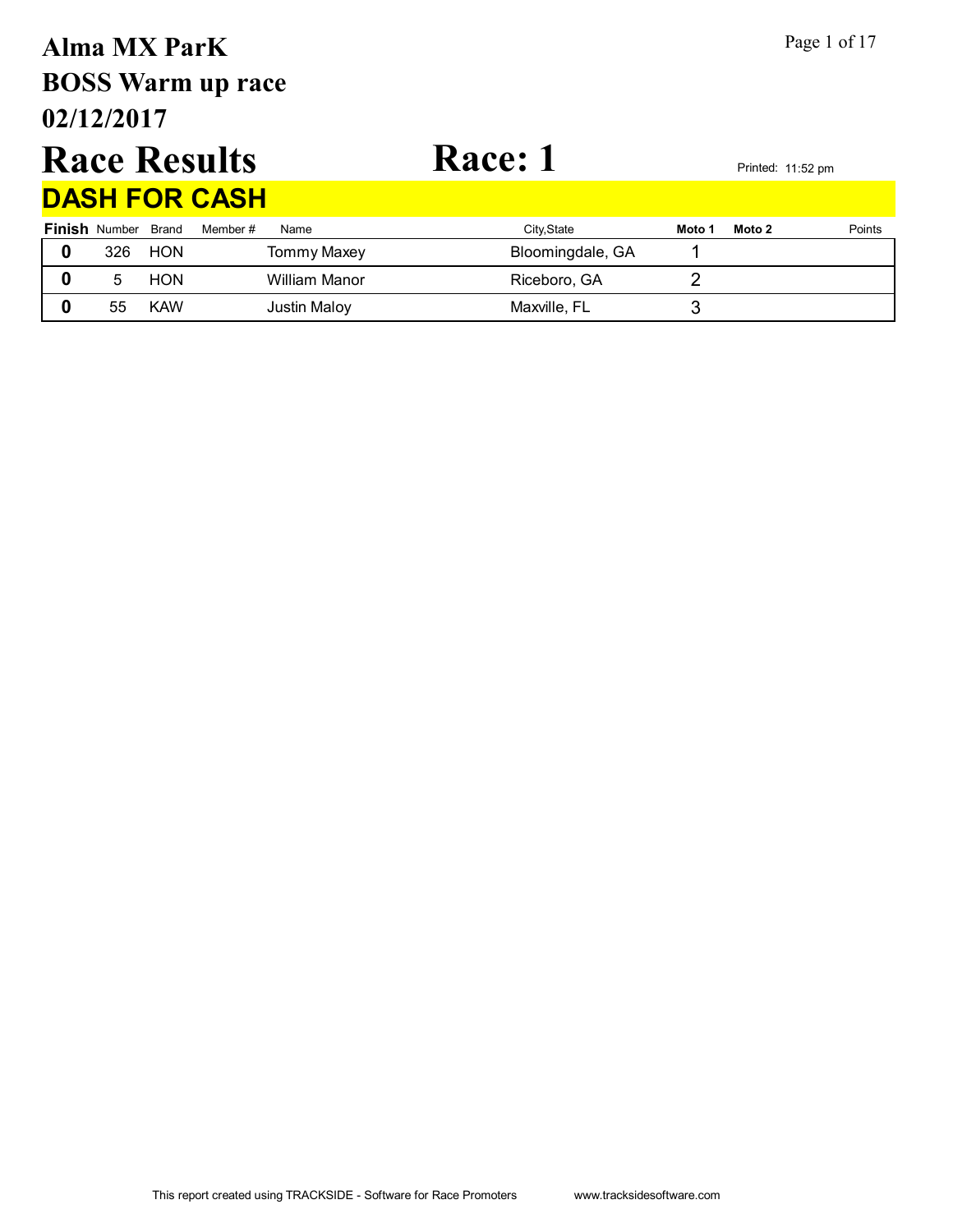# **02/12/2017 BOSS Warm up race Alma MX ParK** Page 2 of 17

|   |                      |              | <b>Race Results</b> |                   | Race: 2     |            |                | Printed: 11:52 pm |  |  |  |
|---|----------------------|--------------|---------------------|-------------------|-------------|------------|----------------|-------------------|--|--|--|
|   | <b>PEE WEE</b>       |              |                     |                   |             |            |                |                   |  |  |  |
|   | <b>Finish Number</b> | <b>Brand</b> | Member#             | Name              | City, State | Moto 1     | Moto 2         | Points            |  |  |  |
|   | 4                    | Unk          |                     | <b>Ryder Rich</b> | Mcrae, GA   |            |                |                   |  |  |  |
| 2 | 5                    | <b>YAM</b>   |                     | Peyton Causey     | Byron, GA   | <b>DNS</b> | $\overline{2}$ |                   |  |  |  |
|   | <b>51CC BEGINNER</b> |              |                     |                   |             |            |                |                   |  |  |  |
|   | <b>Finish Number</b> | <b>Brand</b> | Member#             | Name              | City, State | Moto 1     | Moto 2         | Points            |  |  |  |
|   |                      | <b>KAW</b>   |                     | Ryan Barnwell     |             |            |                |                   |  |  |  |

**2** 26 KTM Roman Urbanski Warner Robins, GA 3 2 **3** x KTM Keegan Silvers Savannah, GA 2 DNF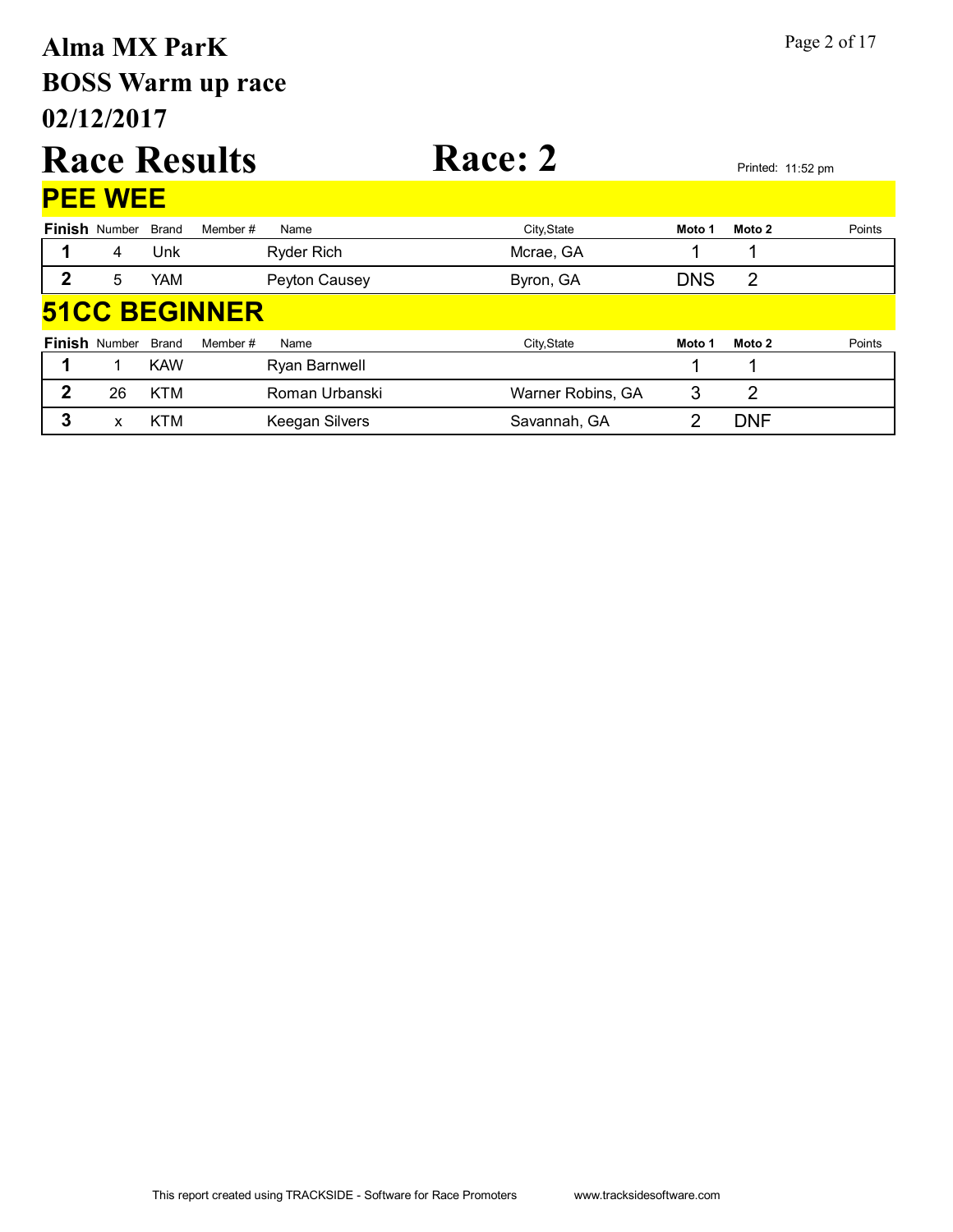## **02/12/2017 BOSS Warm up race Alma MX ParK** Page 3 of 17

### Race Results Race: 3<br>Printed: 11:52 pm  $250<sub>C</sub>$

| <u>ZUV V</u> |                      |              |                       |              |        |        |        |
|--------------|----------------------|--------------|-----------------------|--------------|--------|--------|--------|
|              | <b>Finish Number</b> | <b>Brand</b> | Member#<br>Name       | City, State  | Moto 1 | Moto 2 | Points |
|              | 673                  | YAM          | Joseph Santos         | Baconton, GA |        |        |        |
| 2            | 77                   | YAM          | Cody Ellis            | Okatie, SC   |        | 2      |        |
| 3            |                      | <b>HON</b>   | Garrett Work          | Hilliard, FL |        | 5      |        |
|              | 777                  | <b>HON</b>   | Allen Thornton        | Savannah, GA |        | 3      |        |
| 5            | 64                   | <b>HON</b>   | Trevor Senter         | Savannah, GA | 5      | 4      |        |
| 6            | 3                    | Unk          | <b>Brandon Causey</b> | Byron, GA    | 6      | 6      |        |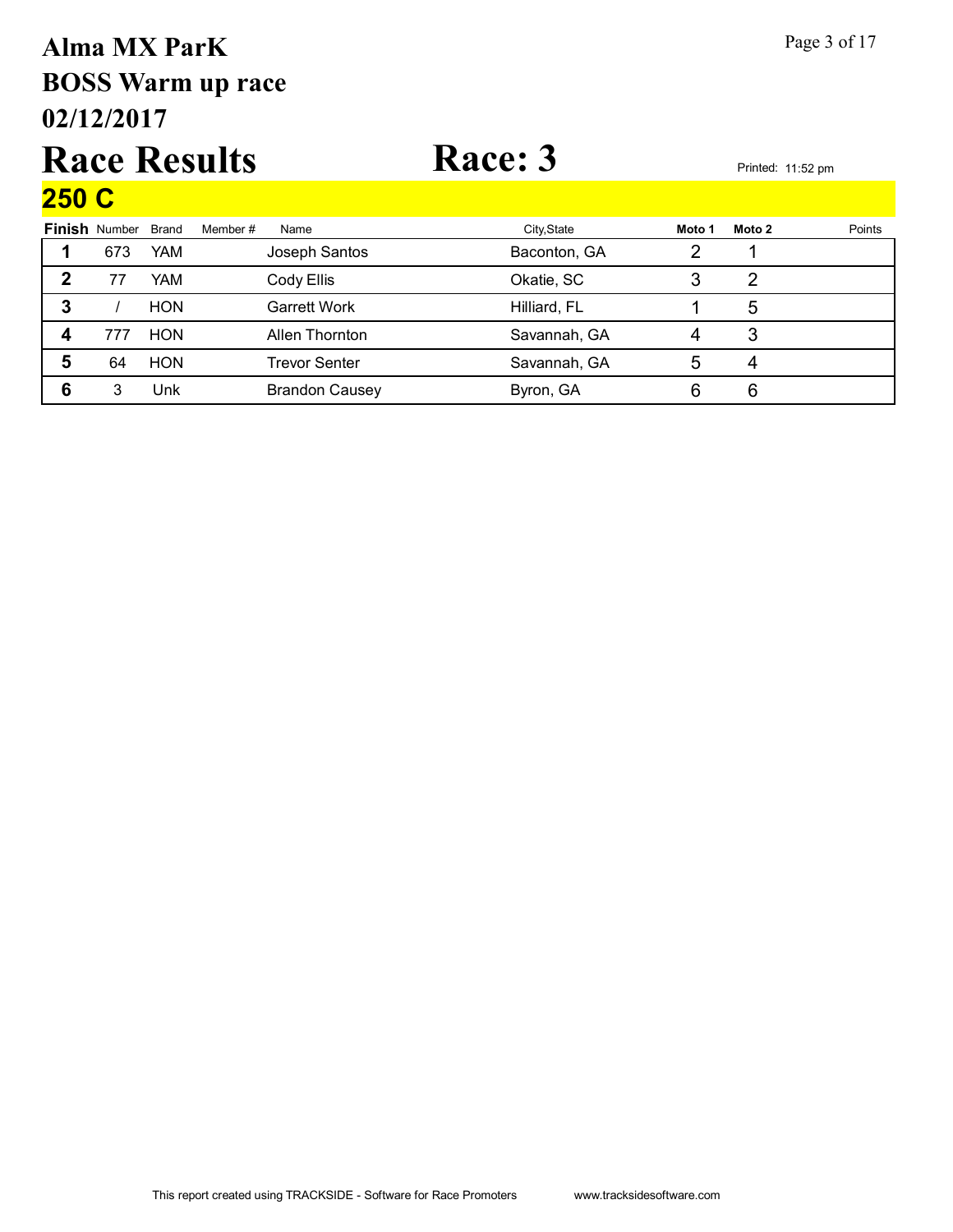## **02/12/2017 BOSS Warm up race Alma MX ParK** Page 4 of 17

# **Race Results Race: 4** Printed: 11:52 pm

|   |                      |            | <b>85CC BEGINNER</b> |                      |                   |        |                |        |
|---|----------------------|------------|----------------------|----------------------|-------------------|--------|----------------|--------|
|   | <b>Finish Number</b> | Brand      | Member#              | Name                 | City, State       | Moto 1 | Moto 2         | Points |
|   | 5                    | YAM.       |                      | Cierra Huff          | Brunswick, GA     |        | 1              |        |
| 2 | 911                  | <b>KAW</b> |                      | Wyatt C. Dove        | Jacksonville, FL  | 4      | 3              |        |
| 3 | 12                   | <b>KAW</b> |                      | Cale Thorpe          | Brunswick, GA     | 3      | $\overline{4}$ |        |
| 4 | 412                  | <b>HON</b> |                      | Cami Young           | Hilliard, FL      | 2      | 5              |        |
| 5 | 1                    | <b>HON</b> |                      | <b>Rett Reynolds</b> | St Simons, GA     | 7      | 2              |        |
| 6 | $\overline{2}$       | <b>KAW</b> |                      | Cayden Underwood     | Tifton, GA        | 5      | 6              |        |
| 7 | 175                  | <b>KAW</b> |                      | <b>Mikey Burns</b>   | Beaufort, SC      | 8      | 7              |        |
| 8 | 320                  | <b>KAW</b> |                      | Sam Mcbrayer         | Tifton, GA        | 6      | 9              |        |
| 9 | 119                  | <b>KAW</b> |                      | Wyatt Henderson      | Richmond Hill, GA | 9      | 8              |        |
|   | <b>WOMEN/GIRLS</b>   |            |                      |                      |                   |        |                |        |
|   | <b>Finish Number</b> | Brand      | Member#              | Name                 | City, State       | Moto 1 | Moto 2         | Points |
|   | 74                   | <b>HON</b> |                      | Shaylin Thornton     | Savannah, GA      |        |                |        |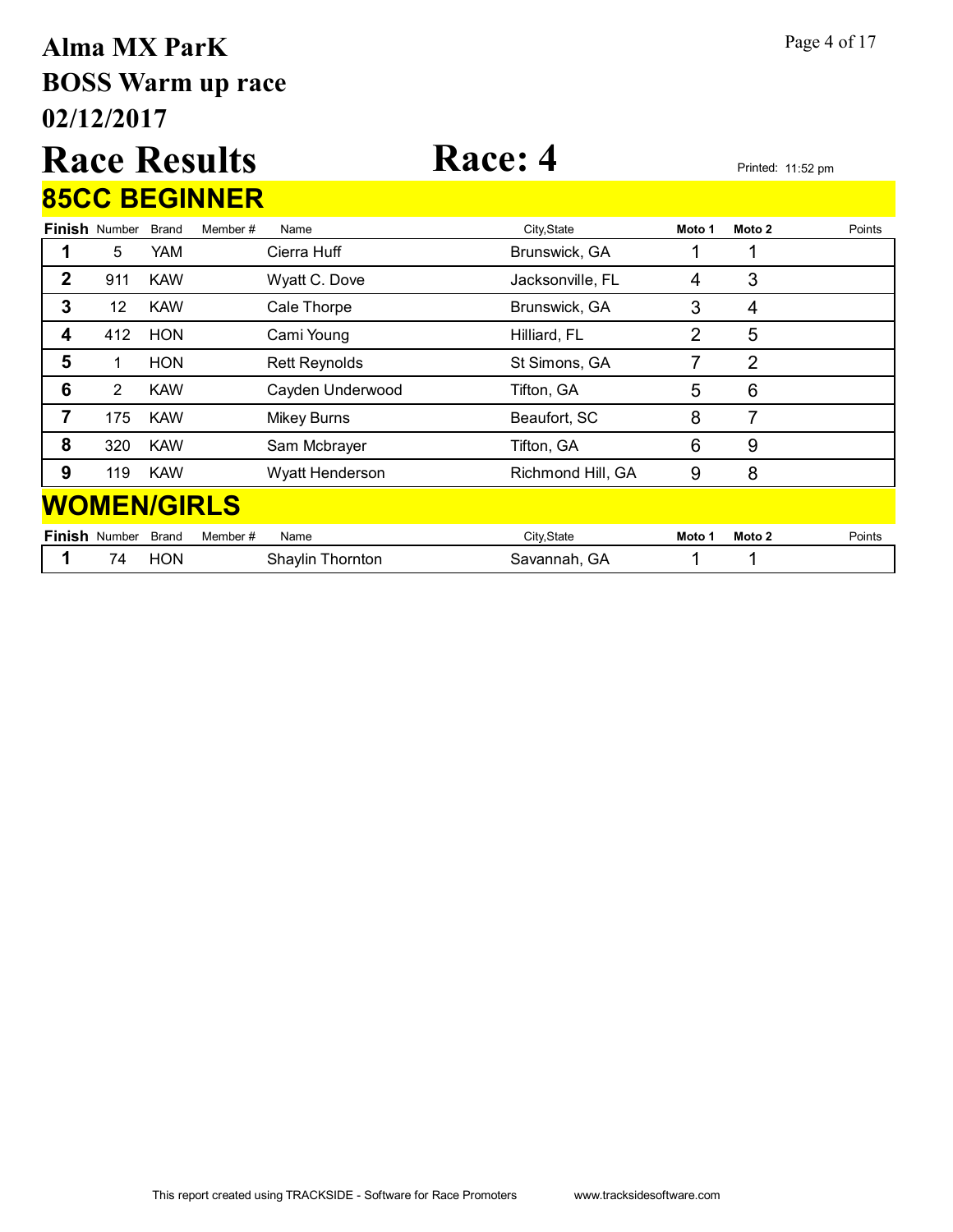## **02/12/2017 BOSS Warm up race Alma MX ParK** Page 5 of 17

### Race Results Race: 5 **VET C**

| <u>v L I V</u> |                      |            |         |                     |                   |        |            |        |
|----------------|----------------------|------------|---------|---------------------|-------------------|--------|------------|--------|
|                | <b>Finish Number</b> | Brand      | Member# | Name                | City, State       | Moto 1 | Moto 2     | Points |
|                | 21                   | <b>YAM</b> |         | Mark Shields        | Jacksonville, FL  |        |            |        |
| $\mathbf 2$    | 32                   | <b>KTM</b> |         | <b>Chris Derner</b> | Fort Valley, GA   | 2      | 2          |        |
| 3              | 226                  | <b>SUZ</b> |         | Mike Urbanski       | Warner Robins, GA | 6      | 3          |        |
| 4              | 258                  | <b>YAM</b> |         | Paul Edward         | Dublin, GA        | 5      | 4          |        |
| 5              | 19                   | <b>KAW</b> |         | Michael Worley      | Leesburg, GA      |        | 5          |        |
| 6              | 526                  | <b>KAW</b> |         | Kevin Jones         | Brunswick, GA     | 8      | 6          |        |
|                |                      | <b>HON</b> |         | Jason Rich          | Mcrae, GA         | 3      | <b>DNS</b> |        |
| 8              | 30                   | <b>KTM</b> |         | Karl Friebel        | Jacksonville, FL  | 4      | <b>DNS</b> |        |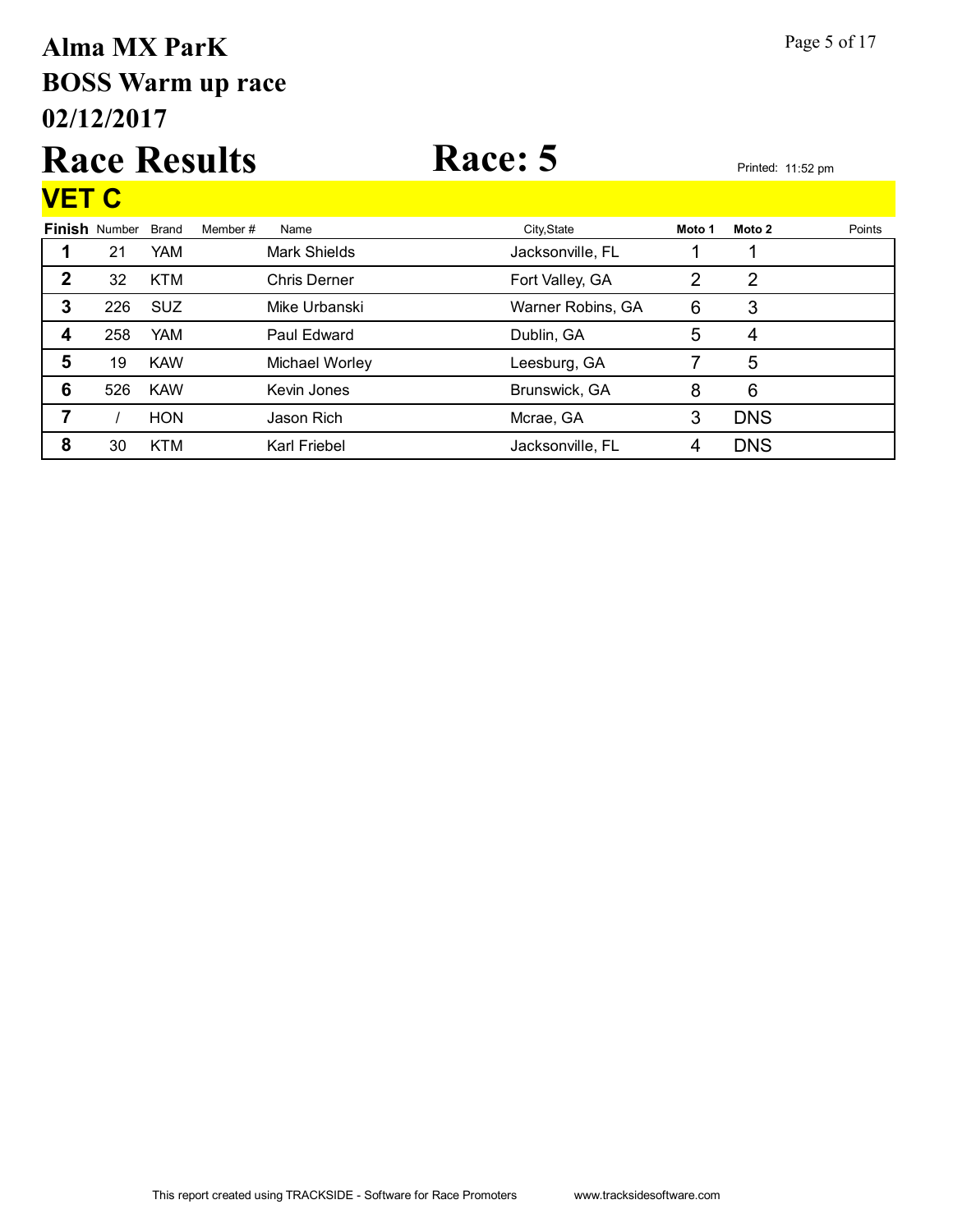# **02/12/2017 BOSS Warm up race Alma MX ParK** Page 6 of 17

### Race Results Race: 6 **65CC 7-11**

|   | 0000 T-II            |              |                   |                       |        |        |        |
|---|----------------------|--------------|-------------------|-----------------------|--------|--------|--------|
|   | <b>Finish Number</b> | <b>Brand</b> | Member#<br>Name   | City, State           | Moto 1 | Moto 2 | Points |
|   | 90                   | <b>KTM</b>   | Connor I. Bullard | Nashville, GA         |        |        |        |
| 2 | 175                  | <b>KAW</b>   | Mikey Burns       | Beaufort, SC          | 3      | 3      |        |
| 3 | 2                    | <b>KAW</b>   | Jace Lewis        | Camilla, GA           | 2      | 4      |        |
| 4 | 217                  | <b>KTM</b>   | Ethan Payne       | Tifton, GA            | 4      | 5      |        |
| 5 | 213                  | <b>KTM</b>   | Robby Goad        | Green Cove Springs, F | 8      | 2      |        |
| 6 | 116                  | <b>KTM</b>   | Dylan Sandquist   | Jacksonville, FL      |        | 6      |        |
| 7 | 123                  | <b>KAW</b>   | Logan Haymons     | Richmond Hill, GA     | 6      |        |        |
| 8 | 12.                  | <b>KAW</b>   | Wyatt Henderson   | Richmond Hill, GA     | 5      | 8      |        |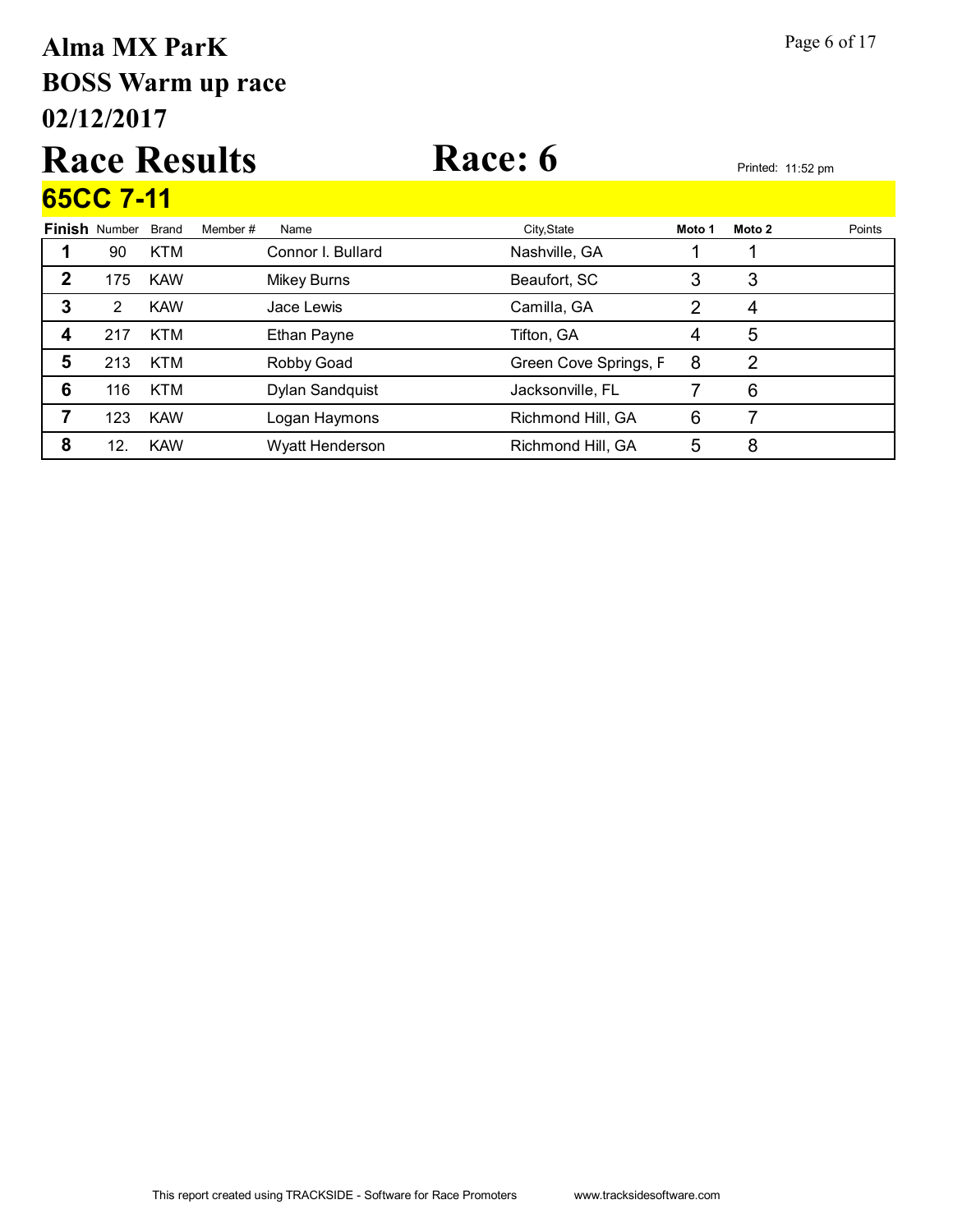## **02/12/2017 BOSS Warm up race Alma MX ParK** Page 7 of 17

### Race Results Race: 7 **450 C**

| 40U V |                      |              |         |                       |                 |        |            |        |
|-------|----------------------|--------------|---------|-----------------------|-----------------|--------|------------|--------|
|       | <b>Finish Number</b> | <b>Brand</b> | Member# | Name                  | City, State     | Moto 1 | Moto 2     | Points |
|       | 673                  | <b>YAM</b>   |         | Joseph Santos         | Baconton, GA    | 2      |            |        |
| 2     | 77                   | <b>YAM</b>   |         | Cody Ellis            | Okatie, SC      | 4      | 2          |        |
| 3     | 341                  | <b>KAW</b>   |         | Michael Barnhill      | Leesburg, GA    | 5      | 3          |        |
| 4     | 326                  | <b>HON</b>   |         | <b>Trevor Senter</b>  | Savannah, GA    | 3      | 5          |        |
| 5     | 249                  | <b>HON</b>   |         | Henry Brown           | Mcrae, GA       | 6      | 4          |        |
| 6     | 3                    | Unk          |         | <b>Brandon Causey</b> | Byron, GA       |        | 6          |        |
|       | 755                  | <b>HON</b>   |         | Kyle lanuml           | Gainesville, FL |        | <b>DNS</b> |        |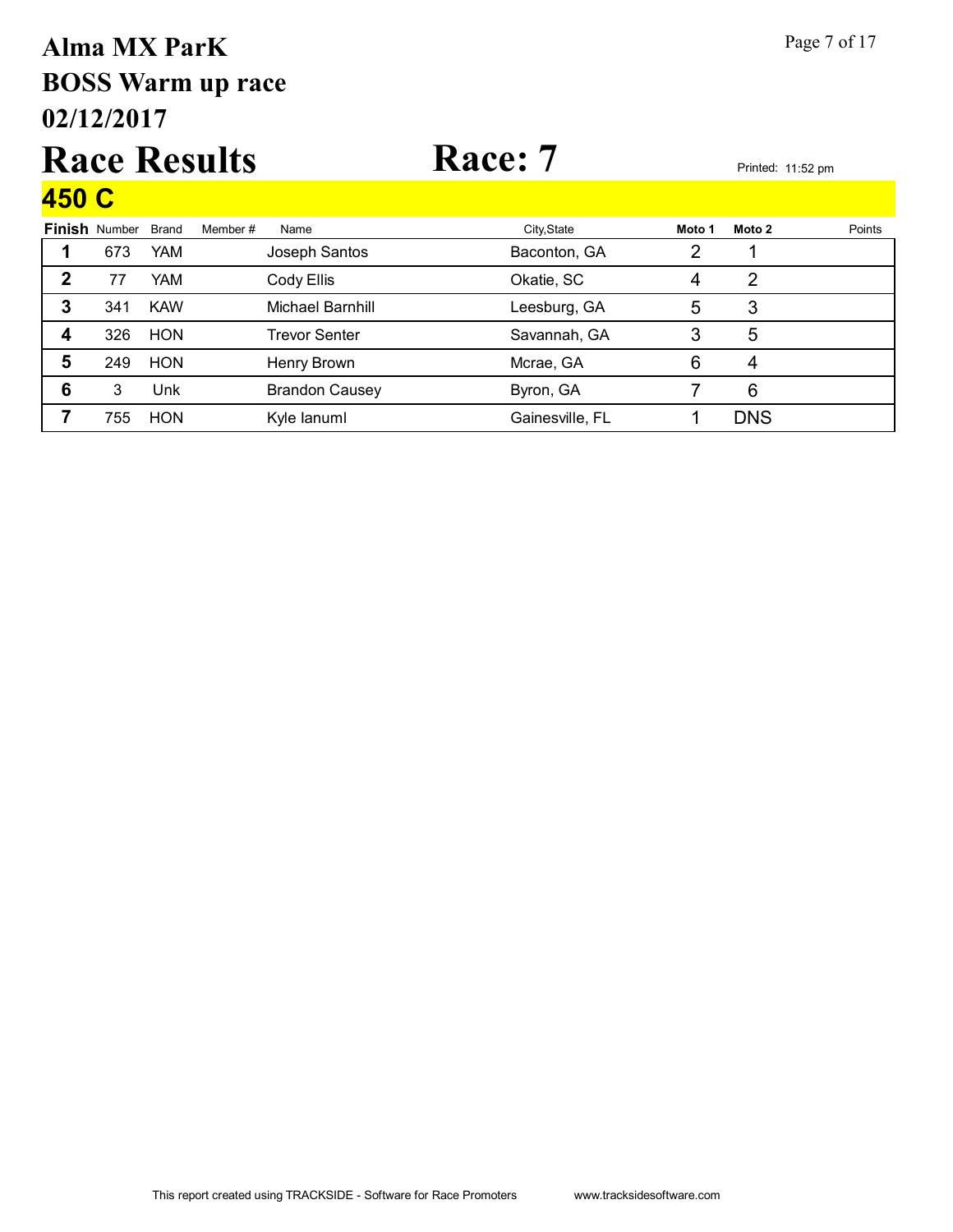# **02/12/2017 BOSS Warm up race Alma MX ParK** Page 8 of 17

### Race Results Race: 8 Printed: 11:52 pm **51CC 4-6**

|              | <b>Finish Number</b> | <b>Brand</b> | Member # | Name                  | City, State          | Moto 1 | Moto 2 | Points |
|--------------|----------------------|--------------|----------|-----------------------|----------------------|--------|--------|--------|
|              | 411                  | <b>COB</b>   |          | <b>Fisher Smith</b>   | St Helena Island, SC |        |        |        |
| 2            | 4                    | Unk          |          | <b>Ryder Rich</b>     | Mcrae, GA            | 3      | 2      |        |
| 3            | X                    | <b>KTM</b>   |          | Keegan Silvers        | Savannah, GA         | 2      | 3      |        |
|              | <b>51CC 7-9</b>      |              |          |                       |                      |        |        |        |
|              | <b>Finish Number</b> | <b>Brand</b> | Member # | Name                  | City, State          | Moto 1 | Moto 2 | Points |
|              | 742                  | <b>KTM</b>   |          | Gage Griffin          | Jacksonville, FL     | 2      |        |        |
| $\mathbf{2}$ | 143                  | COB          |          | 3228006 Noah Restrepo | Folkston, GA         |        | 3      |        |
| 3            | 397                  | <b>KTM</b>   |          | <b>Brock Lamb</b>     | Swainsboro, GA       | 3      | 2      |        |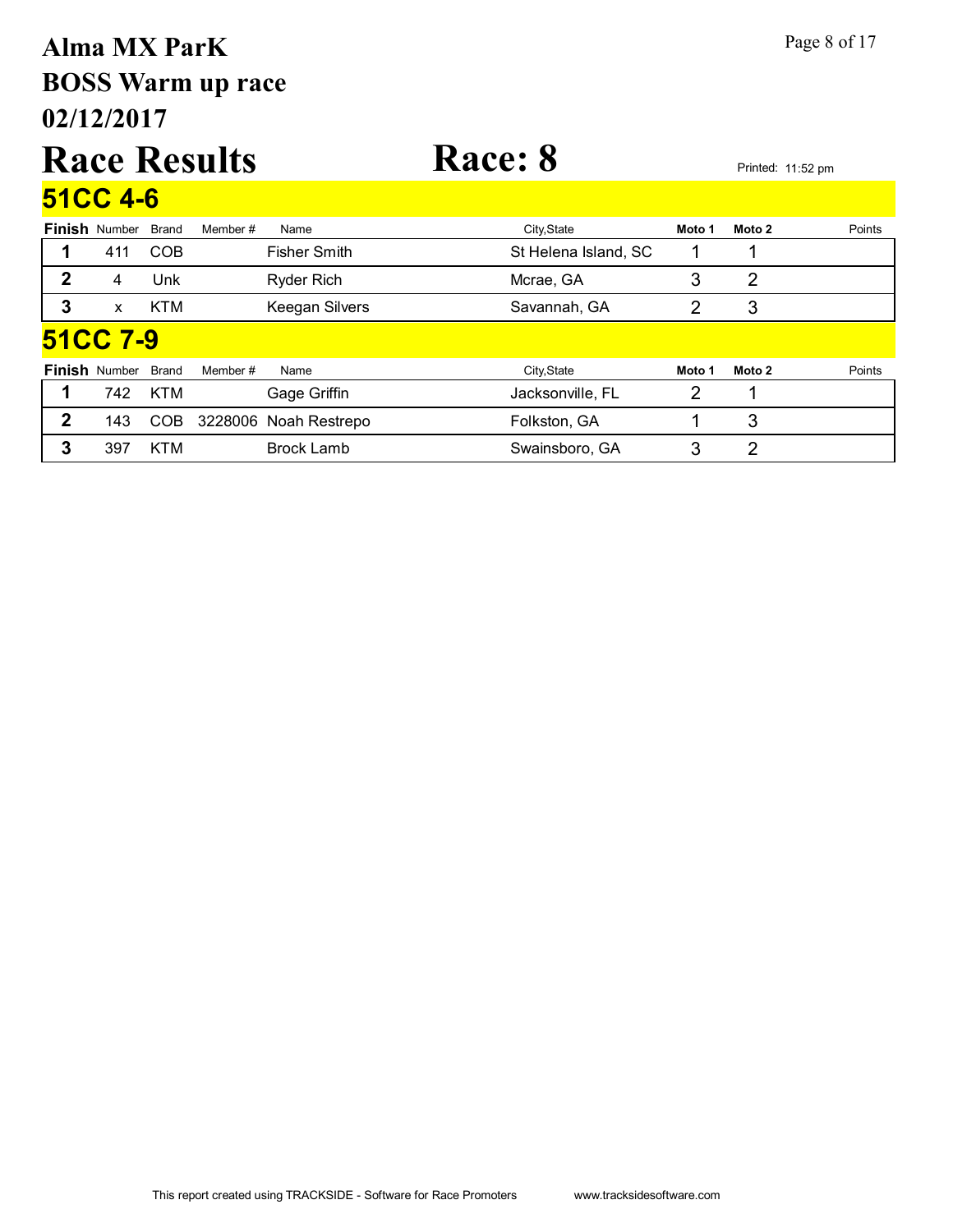# **02/12/2017 BOSS Warm up race Alma MX ParK** Page 9 of 17

### Race Results Race: 9 **250/450 B**

| Finish | Number | <b>Brand</b> | Member# | Name                     | City, State       | Moto 1 | Moto 2         | Points |
|--------|--------|--------------|---------|--------------------------|-------------------|--------|----------------|--------|
|        | 326    | <b>HON</b>   |         | <b>Tommy Maxey</b>       | Bloomingdale, GA  | 2      |                |        |
| 2      | 316    | <b>HON</b>   |         | <b>Blake Keadle</b>      | Fort Valley, GA   |        | 3              |        |
| 3      | 55     | <b>KAW</b>   |         | <b>Justin Maloy</b>      | Maxville, FL      | 3      | 2              |        |
| 4      | 247    | <b>SUZ</b>   |         | <b>Christopher Poole</b> | Richmond Hill, GA | 4      | $\overline{4}$ |        |
| 5      | 613    | <b>HON</b>   |         | Eric Pacham              | Middleburg, FL    | 5      | 5              |        |
| 6      | 140    | <b>KAW</b>   |         | Cole Wolfe               | Bryceville, FL    | 6      | 6              |        |
|        | 363    | <b>KAW</b>   |         | Josh Evans               | Maclenny, FL      |        |                |        |
| 8      | 5      | <b>HON</b>   |         | <b>William Manor</b>     | Riceboro, GA      | 8      | 8              |        |
|        |        |              |         |                          |                   |        |                |        |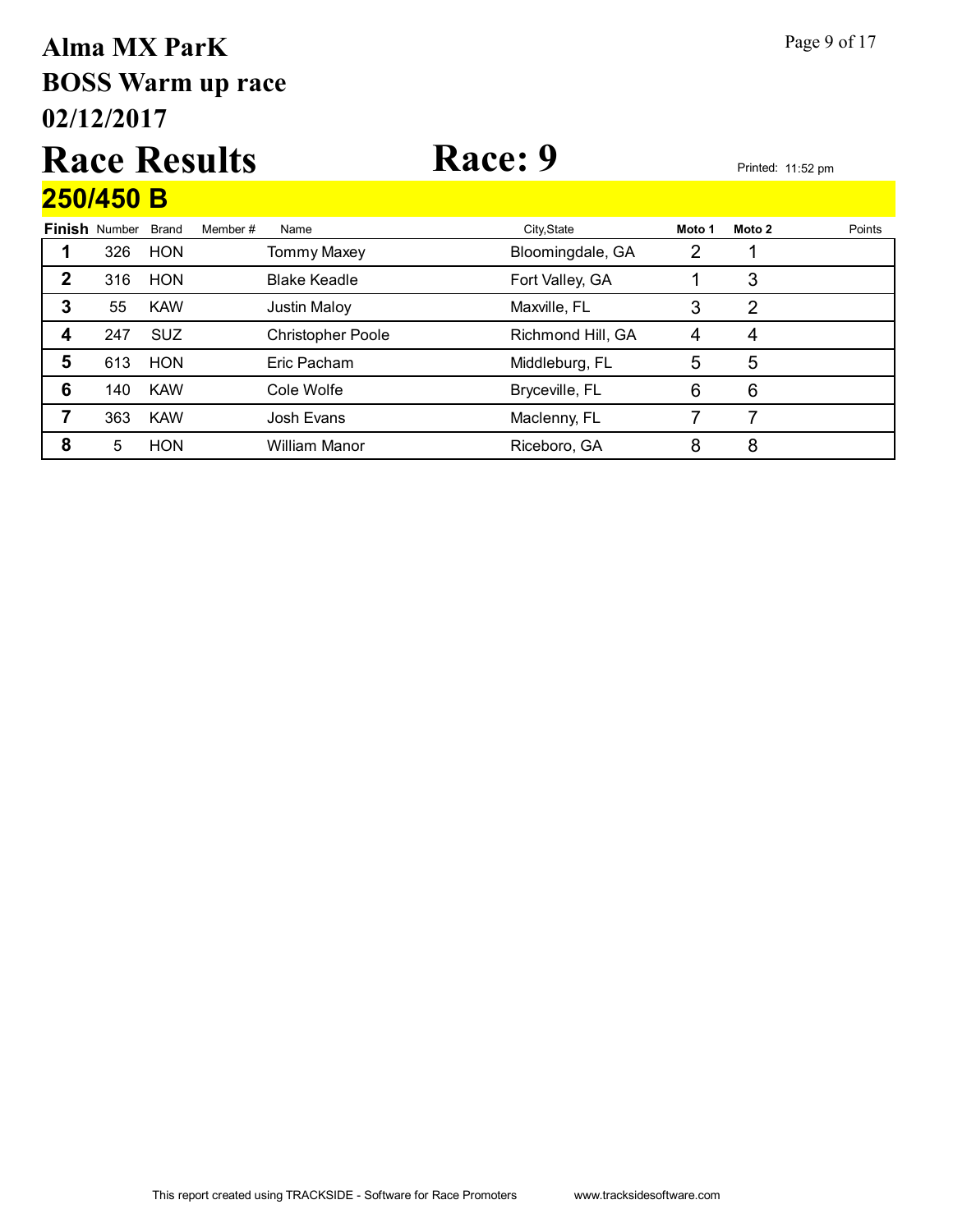# **02/12/2017 BOSS Warm up race Alma MX ParK** Page 10 of 17

### Race Results Race: 10<br>Printed: 11:52 pm **85CC 9-11**

|                   | 00UU 9-TT            |            |                 |                    |        |        |        |
|-------------------|----------------------|------------|-----------------|--------------------|--------|--------|--------|
|                   | <b>Finish Number</b> | Brand      | Member#<br>Name | City, State        | Moto 1 | Moto 2 | Points |
|                   | blk                  | <b>KAW</b> | Xander Brion    | Richmond Hills, GA |        |        |        |
| 2                 | 11                   | <b>YAM</b> | Tegan Huff      | Brunswick, GA      |        | 2      |        |
| 3                 | 412                  | <b>HON</b> | Cami Young      | Hilliard, FL       |        | 3      |        |
| <b>85CC 12-15</b> |                      |            |                 |                    |        |        |        |
|                   | <b>Finish Number</b> | Brand      | Member#<br>Name | City, State        | Moto 1 | Moto 2 | Points |
|                   | 424                  | Unk        | Braeden Kenan   | Brooklet, GA       |        |        |        |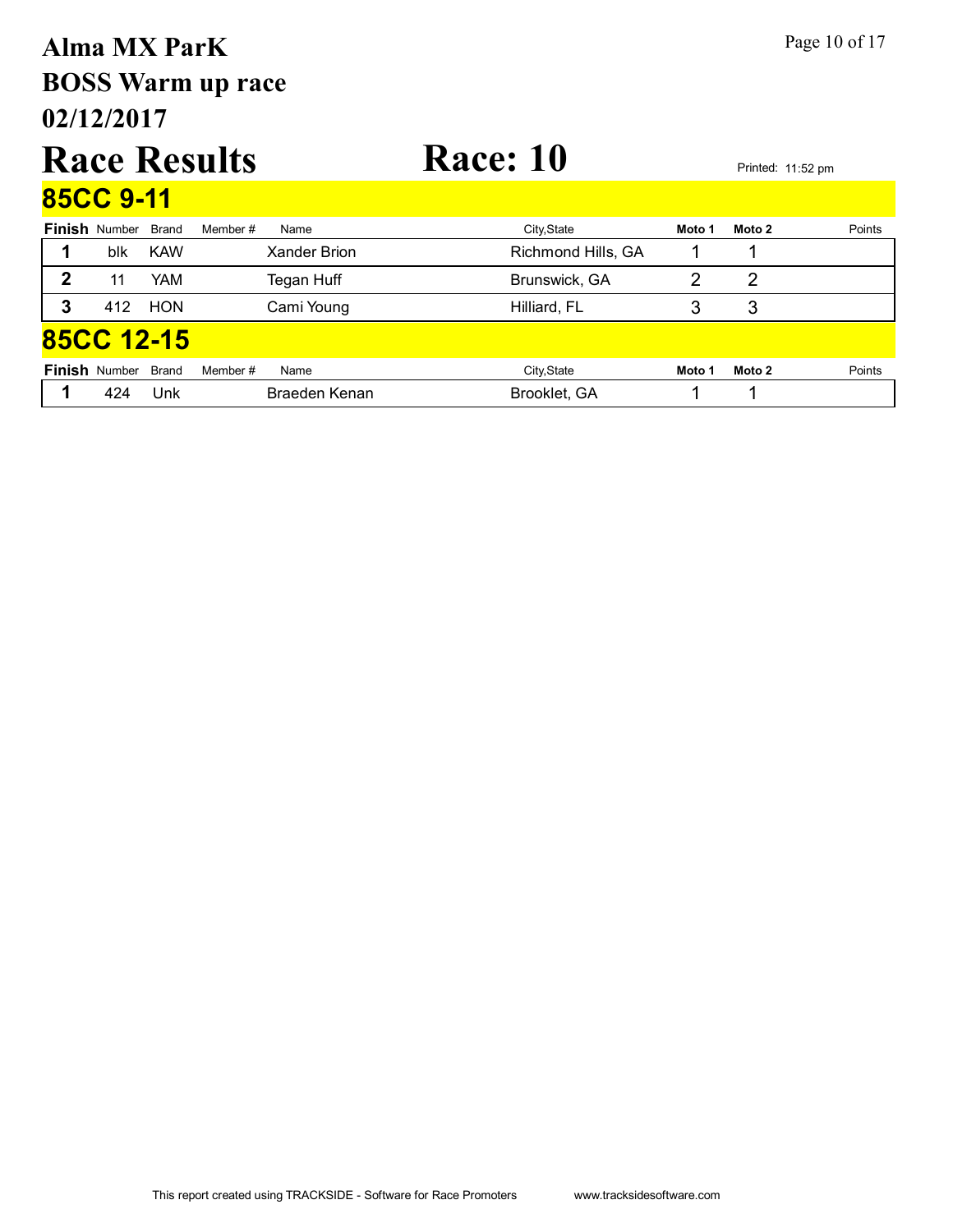# **02/12/2017 BOSS Warm up race Alma MX ParK** Page 11 of 17

### Race Results Race: 11 **YOUTH 10-16**

|                | <u>YUU I FI 12-16</u> |              |                      |                              |                  |        |                |        |
|----------------|-----------------------|--------------|----------------------|------------------------------|------------------|--------|----------------|--------|
|                | <b>Finish Number</b>  | <b>Brand</b> | Member#              | Name                         | City, State      | Moto 1 | Moto 2         | Points |
| $\mathbf 1$    | 9                     | <b>HON</b>   |                      | <b>Blaize Osteen</b>         | Waycross, GA     |        | 1              |        |
|                |                       |              | <b>COLLEGE 16-29</b> |                              |                  |        |                |        |
|                | <b>Finish Number</b>  | Brand        | Member#              | Name                         | City, State      | Moto 1 | Moto 2         | Points |
|                |                       | <b>HON</b>   |                      | <b>Garrett Work</b>          | Hilliard, FL     |        | 1              |        |
| $\mathbf{2}$   | 777                   | <b>HON</b>   |                      | Allen Thornton               | Savannah, GA     | 2      | $\overline{2}$ |        |
| 3              | 755                   | <b>HON</b>   |                      | Kyle lanuml                  | Gainesville, FL  | 3      | <b>DNS</b>     |        |
|                |                       |              |                      | <b>125/250 2-STROKE ONLY</b> |                  |        |                |        |
|                | <b>Finish Number</b>  | <b>Brand</b> | Member#              | Name                         | City, State      | Moto 1 | Moto 2         | Points |
| 1              | 814                   | <b>SUZ</b>   |                      | <b>Dillon Barnwell</b>       |                  | ◢      | 1              |        |
|                |                       |              | <b>D/C UNLIMITED</b> |                              |                  |        |                |        |
|                | <b>Finish Number</b>  | <b>Brand</b> | Member#              | Name                         | City, State      | Moto 1 | Moto 2         | Points |
| 1              | 326                   | <b>HON</b>   |                      | <b>Trevor Senter</b>         | Savannah, GA     |        | 1              |        |
| $\overline{2}$ | 30                    | <b>KTM</b>   |                      | Karl Friebel                 | Jacksonville, FL | 2      | <b>DNS</b>     |        |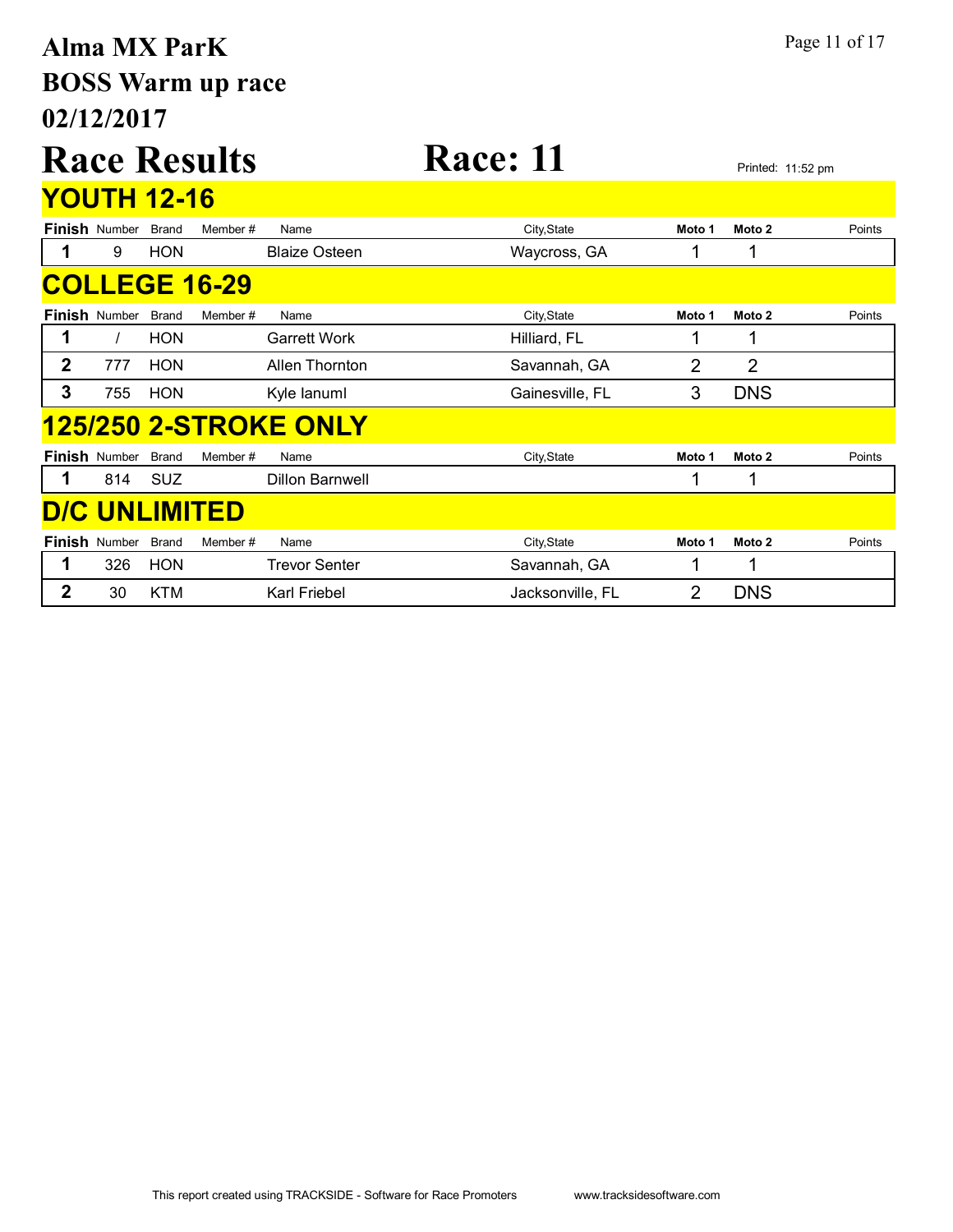# **02/12/2017 BOSS Warm up race Alma MX ParK** Page 12 of 17

### Race Results Race: 12 **65CC BEGINNER**

|   | <b>03UU DEUINNEK</b>       |            |                    |                   |        |        |        |  |  |  |  |  |
|---|----------------------------|------------|--------------------|-------------------|--------|--------|--------|--|--|--|--|--|
|   | <b>Finish Number Brand</b> |            | Member #<br>Name   | City, State       | Moto 1 | Moto 2 | Points |  |  |  |  |  |
|   | 175                        | <b>KAW</b> | <b>Mikey Burns</b> | Beaufort, SC      |        |        |        |  |  |  |  |  |
|   |                            | <b>KAW</b> | Jace Lewis         | Camilla, GA       |        |        |        |  |  |  |  |  |
| 3 | 123                        | KTM        | Dylan Sandquist    | Jacksonville, FL  |        |        |        |  |  |  |  |  |
|   |                            | <b>KAW</b> | Logan Haymons      | Richmond Hill, GA |        |        |        |  |  |  |  |  |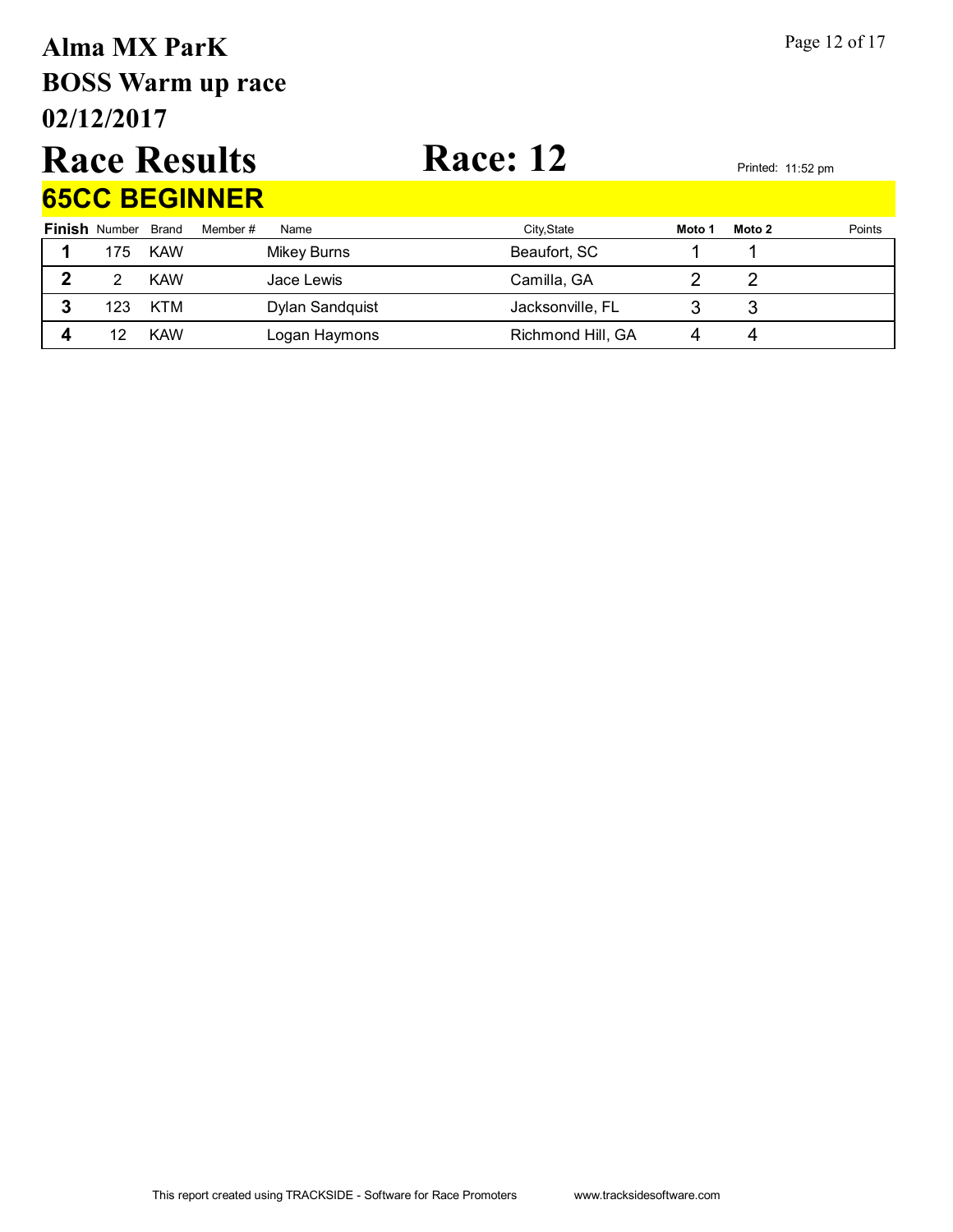### **02/12/2017 BOSS Warm up race Alma MX ParK** Page 13 of 17 Race Results Race: 13 **Finish** Number Brand Member # Name **City,State** City,State **Moto 1 Moto 2** Points **125/250/450 BEGINNER** 1 8 KAW Dustin Tolleson **Ray City, GA** 1 1 **2** 263 YAM Ryan Amos Ray City, GA 2 2 **Finish** Number Brand Member # Name City,State **Moto 1 Moto 2** Points **250/450 D 1** 11 HON Taylor Brookshire Maycross, GA 2 2

**2** 525 YAM Colton Carnes Blackledge, GA 1 DNF **3** 814 SUZ Dillon Barnwell DNS 1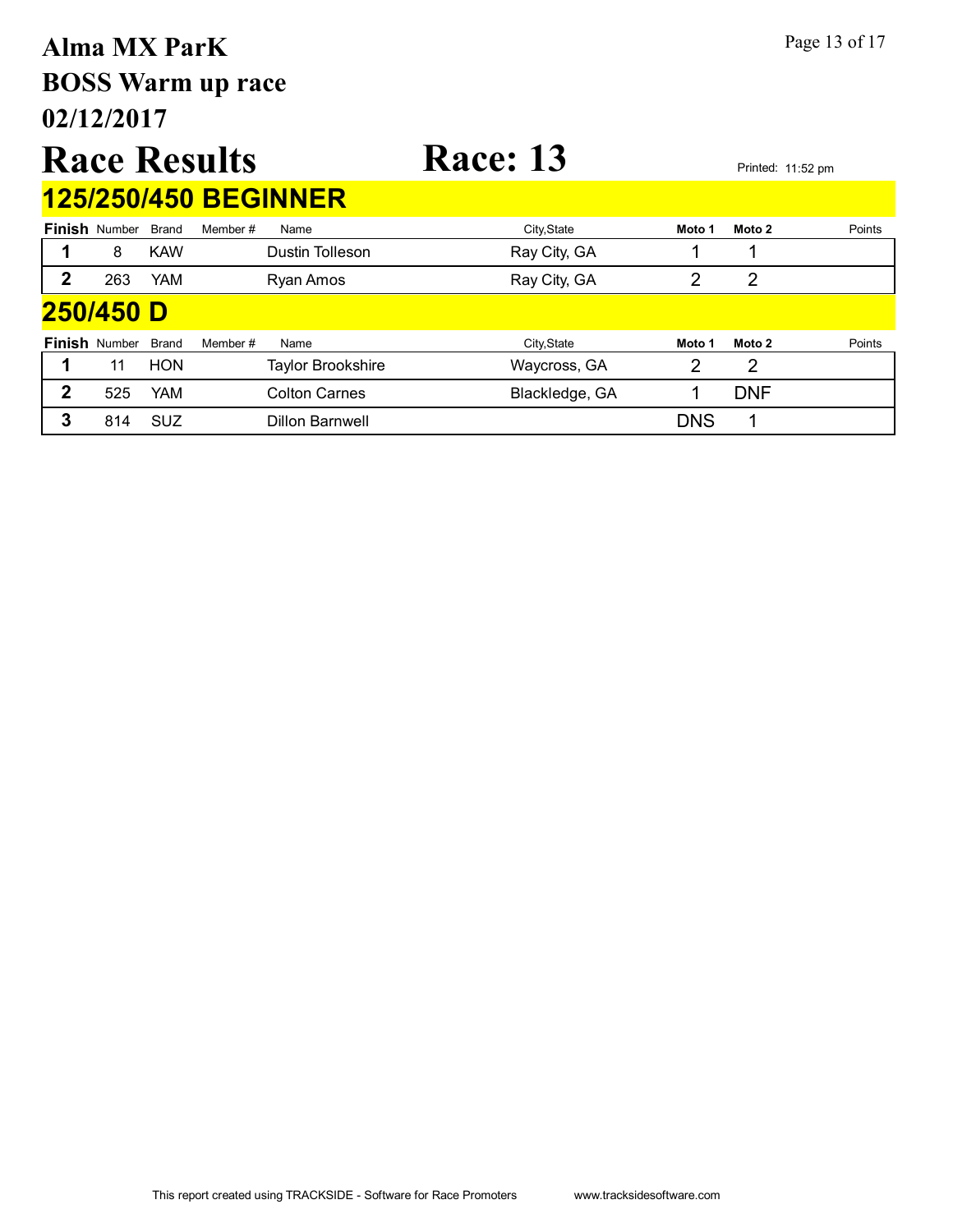# **02/12/2017 BOSS Warm up race Alma MX ParK** Page 14 of 17

### Race Results Race: 14 **51CC OPEN**

| <u>JIVY UFEN</u> |                            |     |          |                               |                      |        |        |        |  |
|------------------|----------------------------|-----|----------|-------------------------------|----------------------|--------|--------|--------|--|
|                  | <b>Finish</b> Number Brand |     | Member # | Name                          | City, State          | Moto 1 | Moto 2 | Points |  |
|                  |                            |     |          | 143 COB 3228006 Noah Restrepo | Folkston, GA         |        |        |        |  |
|                  | 742                        | KTM |          | Gage Griffin                  | Jacksonville, FL     |        |        |        |  |
|                  | 397                        | KTM |          | Brock Lamb                    | Swainsboro, GA       |        |        |        |  |
|                  | 411                        | COB |          | Fisher Smith                  | St Helena Island, SC |        | 4      |        |  |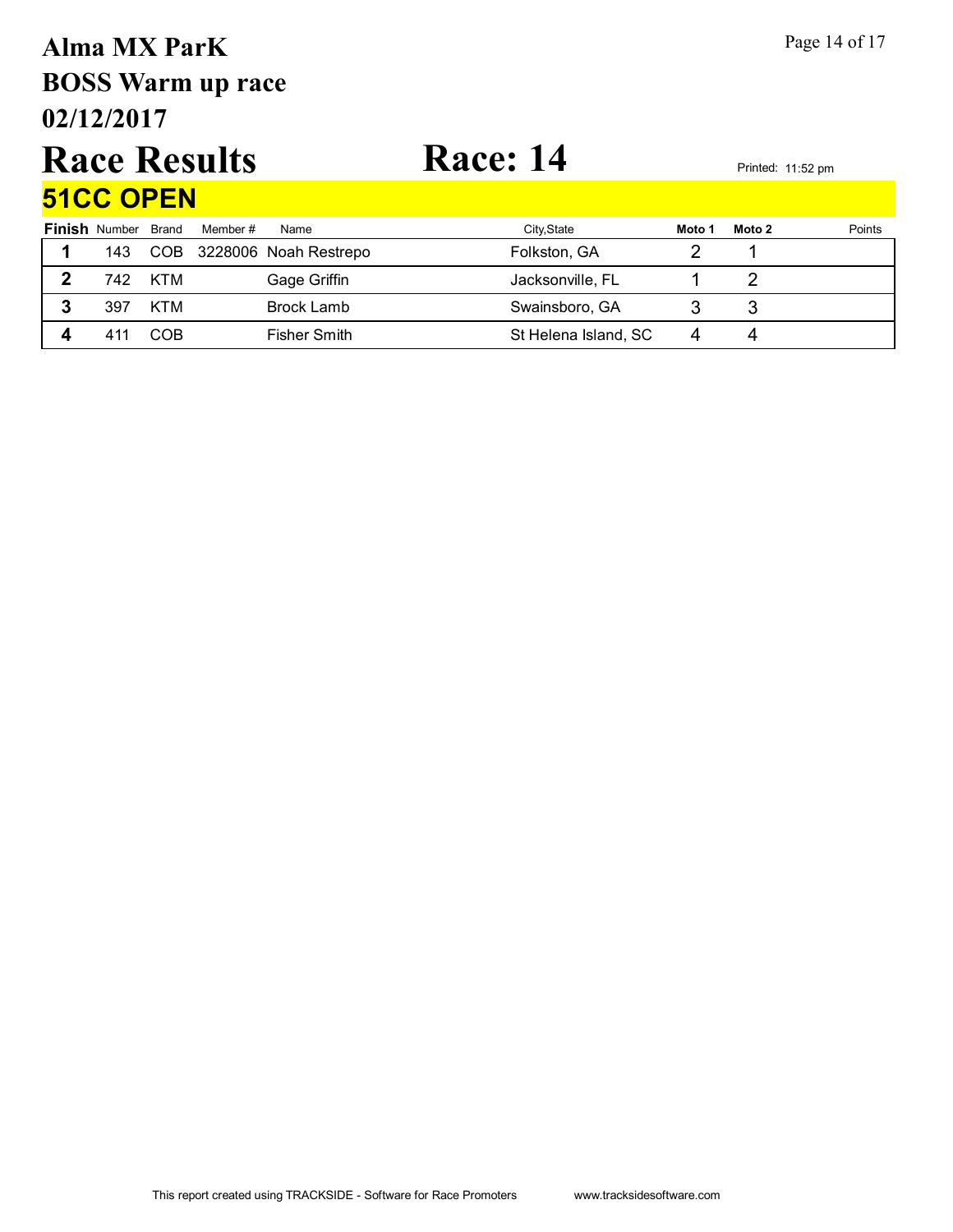# **02/12/2017 BOSS Warm up race Alma MX ParK** Page 15 of 17 Race Results Race: 15 **PLUS 40**

**PLUS 50**

**Finish** Number Brand Member # Name City,State **Moto 1 Moto 2** Points

**Finish** Number Brand Member # Name City,State **Moto 1 Moto 2** Points

**1** 613 HON Eric Pacham Middleburg, FL 1 1 **2** 5 HON William Manor Riceboro, GA 2 2

**1** 21 YAM Mark Shields **Jacksonville, FL** 1 DSQ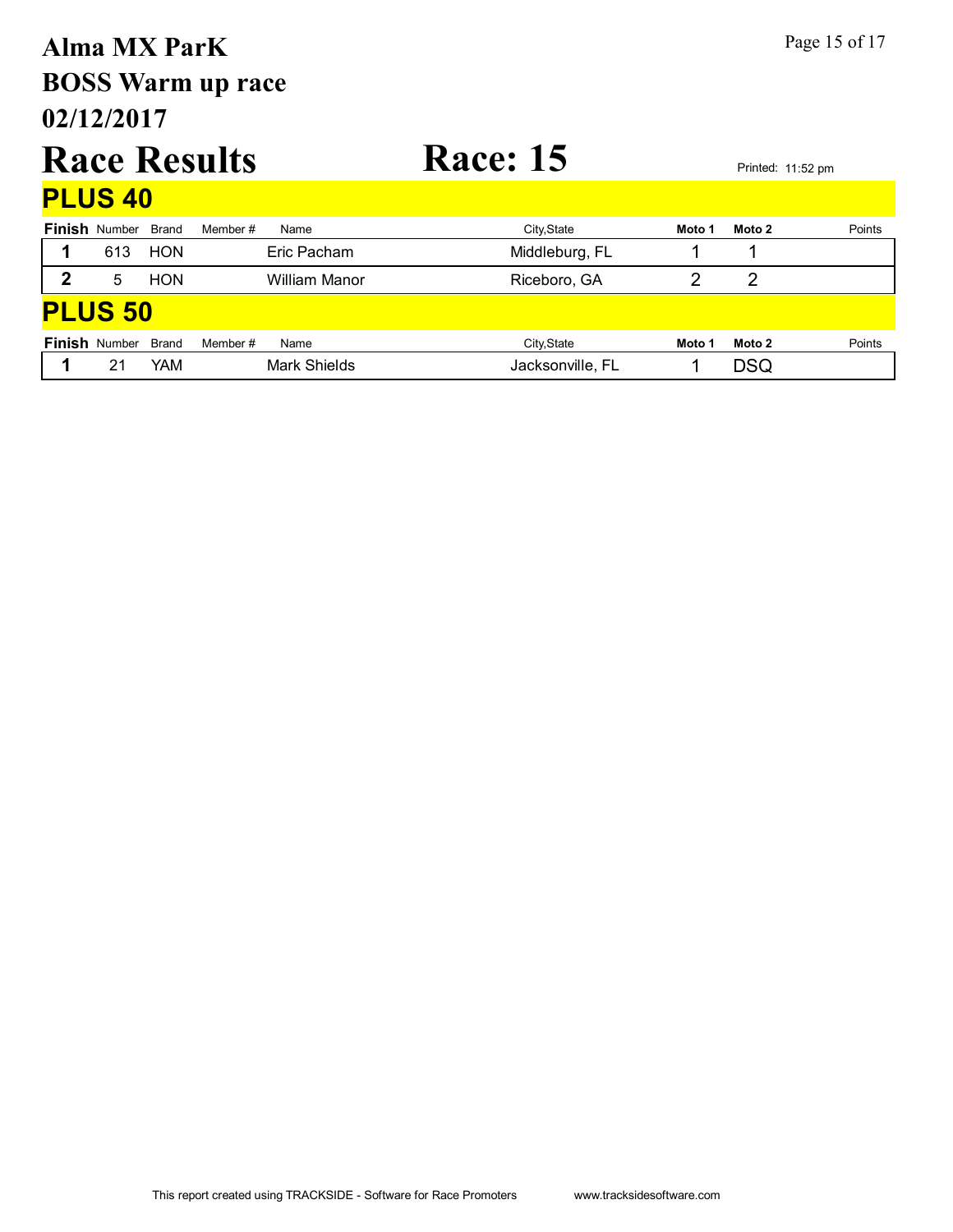### **02/12/2017 BOSS Warm up race Alma MX ParK** Page 16 of 17 **Race Results Race: 16** Printed: 11:52 pm **Finish** Number Brand Member # Name City,State **Moto 1 Moto 2** Points **65CC ADVANCED** 1 90 KTM Connor I. Bullard Nashville, GA 1 1 2 213 KTM Robby Goad Green Cove Springs, F 2 2 **SR. MINI 85CC**

| <b>Finish</b> Number Brand |            | Member #<br>Name     | City, State        | Moto 1 | Moto 2 | Points |
|----------------------------|------------|----------------------|--------------------|--------|--------|--------|
| 424                        | Unk        | Braeden Kenan        | Brooklet, GA       |        |        |        |
| blk                        | <b>KAW</b> | Xander Brion         | Richmond Hills, GA |        |        |        |
|                            | <b>HON</b> | <b>Blaize Osteen</b> | Waycross, GA       |        |        |        |